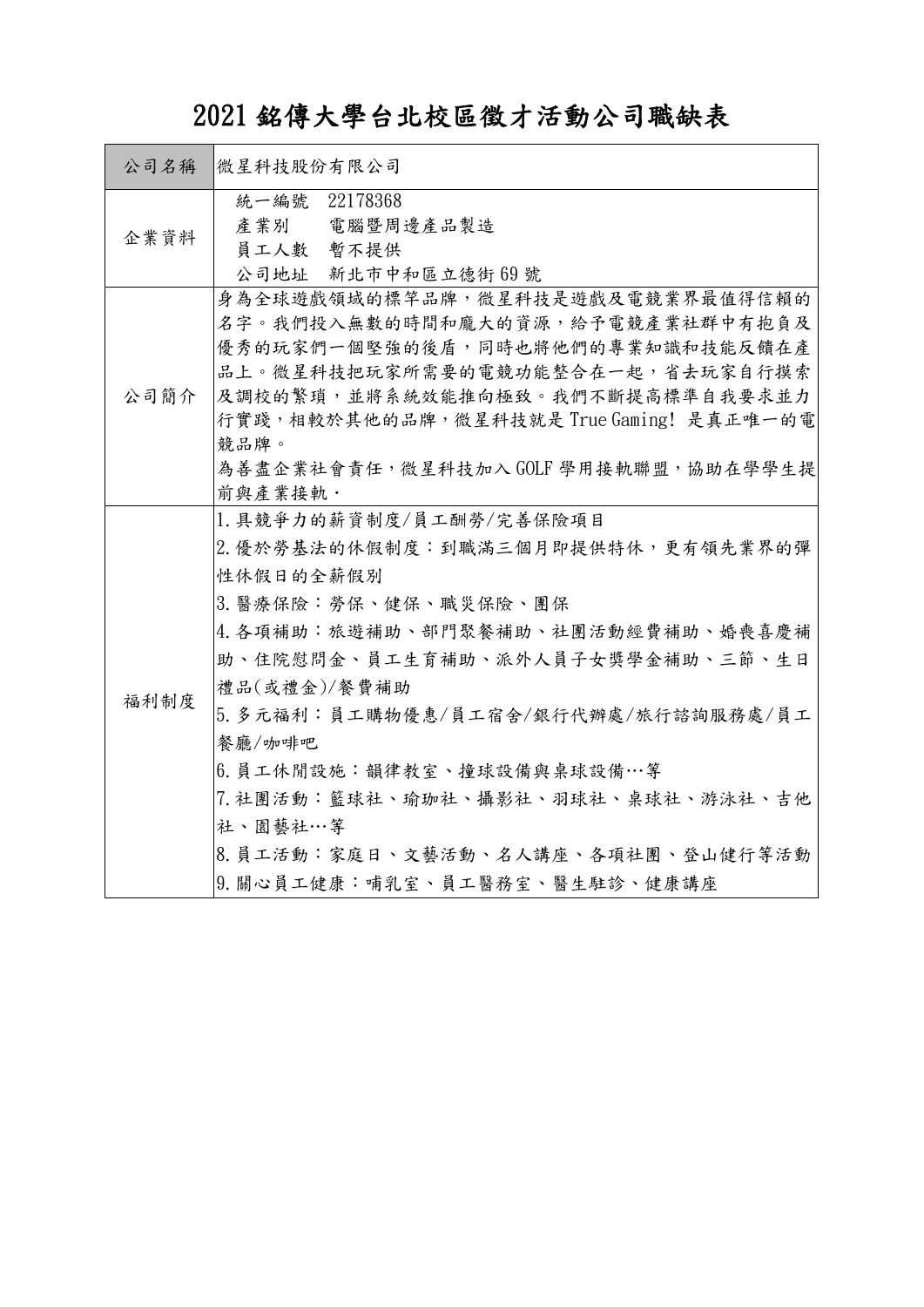| 1. 筆記型電腦 〔Notebook〕 |                        |
|---------------------|------------------------|
| 2. 桌上型電腦 (Desktop)  |                        |
|                     | 3. 一體成型電腦 〔Al1 In One〕 |
| 4. 主機板 (Mainboard)  |                        |

- 主要產品 5. 顯示卡 〔VGA〕
	- 6.行動繪圖工作站 ﹝Workstation﹞
	- |7.伺服器 〔Server〕
	- |8.工業電腦 〔Industrial Computing 〕
	- |9.消費性電子產品 〔Consumer electronics 〕

## 需求職缺條件內容

| 工讀/正職 | 職缺名稱                                       | 需才      | 薪資待遇 學歷             |          | 工作所需技能與條件                                                                                                                                                                                                                                                                                                                                                                                                                       | 工作         | 備註/                                                            |
|-------|--------------------------------------------|---------|---------------------|----------|---------------------------------------------------------------------------------------------------------------------------------------------------------------------------------------------------------------------------------------------------------------------------------------------------------------------------------------------------------------------------------------------------------------------------------|------------|----------------------------------------------------------------|
|       |                                            | 數量      |                     |          |                                                                                                                                                                                                                                                                                                                                                                                                                                 | 地點         | 代碼                                                             |
| 正職    | Product<br>Marketin<br>g<br>Speciali<br>st | $2 - 3$ | $30,000-$<br>60,000 | 大學<br>以上 | 1. Experience using<br>online monitoring and<br>measurement platforms<br>2. At least 2 years of<br>experience of gaming<br>products or related<br>industry<br>3. Exceptional<br>writing, editing and<br>communication skills<br>4. Have applicable<br>knowledge in Monitor<br>products/ or as a Gamer<br>5. Highly motivated,<br>creative individual<br>and a passion for<br>connecting with<br>current and future<br>community | 新北市<br>中和區 | D <sub>4</sub><br>D3<br>D1<br>D <sub>2</sub><br>D5<br>C1<br>C2 |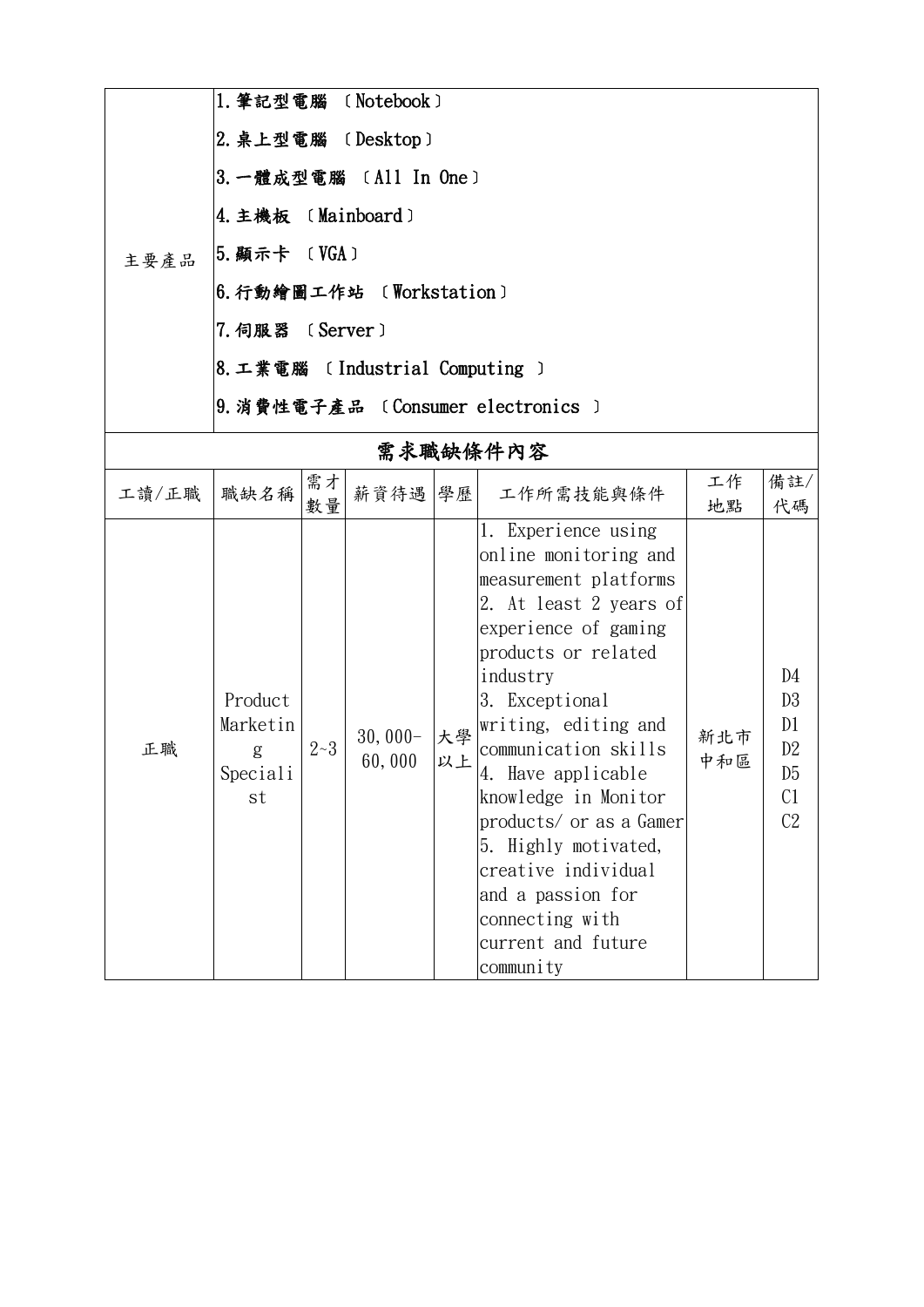|    |                                            | $2 - 3$ | $30,000-$<br>60,000 |          | 1. Demonstrate the<br>awareness of industry | 新北市 | D <sub>4</sub> |
|----|--------------------------------------------|---------|---------------------|----------|---------------------------------------------|-----|----------------|
|    |                                            |         |                     |          | knowledge                                   | 中和區 | D3             |
|    |                                            |         |                     |          | 2. Able to succeed in a                     |     | D1             |
|    |                                            |         |                     |          |                                             |     | D2             |
|    | Channel<br>Sales<br>Speciali               |         |                     |          | fast-paced and                              |     | D <sub>5</sub> |
|    |                                            |         |                     |          | results-oriented                            |     | C <sub>1</sub> |
|    |                                            |         |                     |          | environment                                 |     |                |
| 正職 |                                            |         |                     |          | 大學 3. Strong ownership on                   |     | C <sub>2</sub> |
|    |                                            |         |                     |          | 以上 responsible goals /                      |     | P <sub>6</sub> |
|    | st                                         |         |                     |          | targets                                     |     |                |
|    |                                            |         |                     |          | 4. Willing to                               |     |                |
|    |                                            |         |                     |          | continually learn new                       |     |                |
|    |                                            |         |                     |          | things especially IT                        |     |                |
|    |                                            |         |                     |          | related technologies                        |     |                |
|    |                                            |         |                     |          | 5. Excellent teamwork                       |     |                |
|    |                                            |         |                     |          | skills                                      |     |                |
|    |                                            |         |                     |          |                                             |     | D4             |
| 正職 | Channel                                    |         | $30,000-$<br>60,000 |          | $-PR/markering$                             |     | D <sub>3</sub> |
|    | Marketin                                   | $2 - 3$ |                     |          | 大學 background                               | 新北市 | D1             |
|    | g                                          |         |                     |          | 以上-Basic knowledge for                      | 中和區 | D2             |
|    | Speciali                                   |         |                     |          | IT/Game industry.                           |     | D5             |
|    | st                                         |         |                     |          |                                             |     | C1             |
|    |                                            |         |                     |          |                                             |     | C <sub>2</sub> |
|    |                                            |         |                     |          | 1.1year+ experience of                      |     |                |
|    | Social                                     |         |                     |          | social media or digital                     |     |                |
|    |                                            |         |                     |          | marketing tools                             |     |                |
|    |                                            |         |                     |          | 2. Exceptional writing,                     |     |                |
| 正職 |                                            |         |                     |          | editing and                                 |     |                |
|    |                                            |         |                     |          | communication skills                        |     |                |
|    |                                            |         |                     |          | 3. Experience using                         |     | D4             |
|    | Media                                      |         |                     |          | online monitoring and                       |     | D <sub>3</sub> |
|    | Marketin<br>$2 - 3$<br>g<br>Speciali<br>st |         | $30,000-$<br>60,000 | 大學<br>以上 | measurement platforms                       | 新北市 | D1             |
|    |                                            |         |                     |          | 4. Have applicable                          | 中和區 | D2             |
|    |                                            |         |                     |          | knowledge in                                |     | D5             |
|    |                                            |         |                     |          | PC/Component products                       |     | C1             |
|    |                                            |         |                     |          |                                             |     | C2             |
|    |                                            |         |                     |          | highly motivated,                           |     |                |
|    |                                            |         |                     |          | creative individual                         |     |                |
|    |                                            |         |                     |          | and a passion for                           |     |                |
|    |                                            |         |                     |          | connecting with                             |     |                |
|    |                                            |         |                     |          | current and future                          |     |                |
|    |                                            |         |                     |          | community                                   |     |                |

投遞履歷至 104 網頁:

https://www.104.com.tw/company/a6sfe9s?jobsource=cs\_2018indexpoc